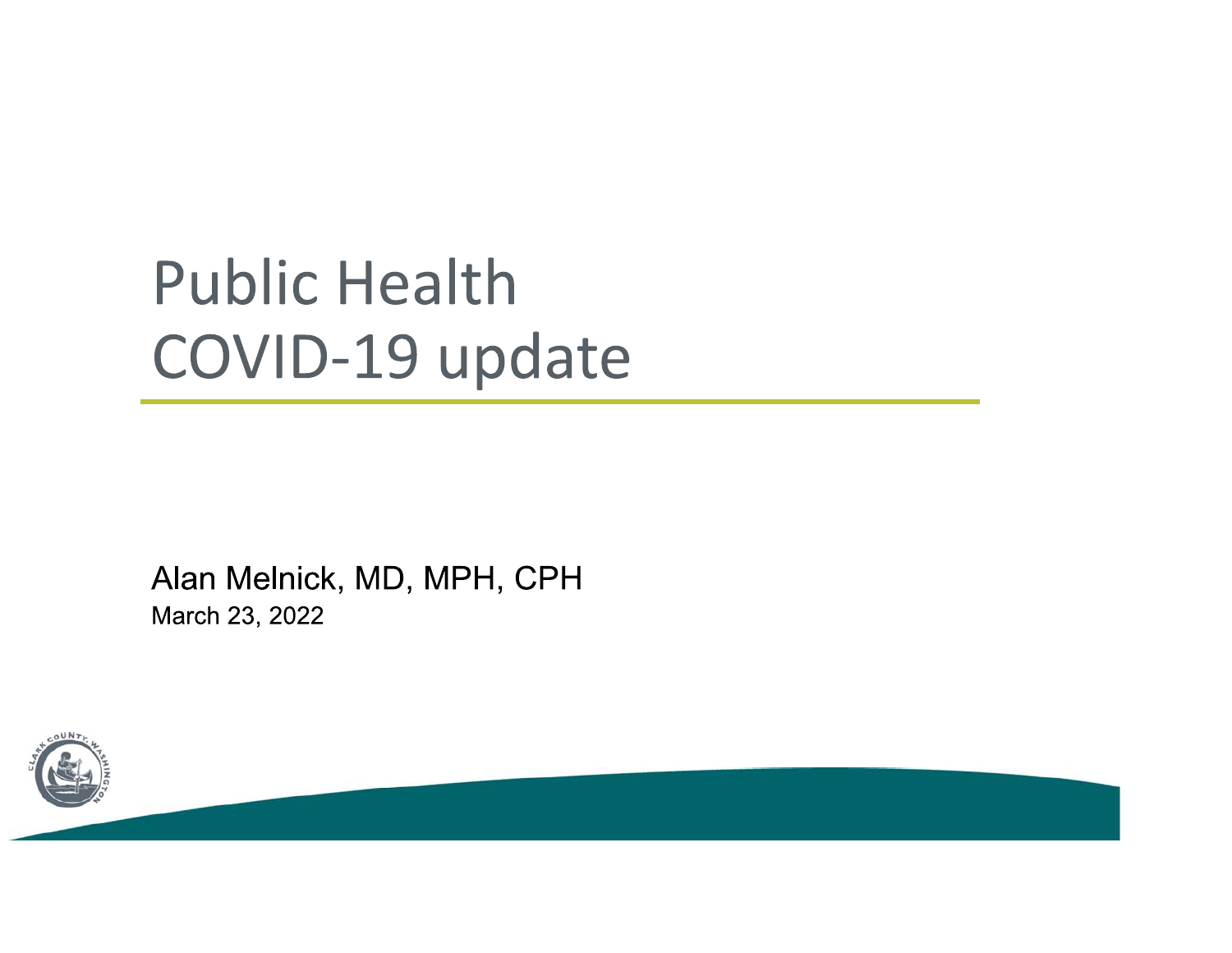## **Washington COVID-19 activity**

- Statewide COVID-19 case and hospitalization rates have decreased significantly.
	- 7-day case rate through March 12 (most recent complete data) is 45.5 cases  $\bullet$ per 100,000 people.
	- 7-day hospitalization rate through March 12 is 3 new admissions per  $\bullet$ 100,000.
	- About 7% of hospital beds statewide are occupied by COVID-19 patients.  $\bullet$
- Statewide deaths are also decreasing.

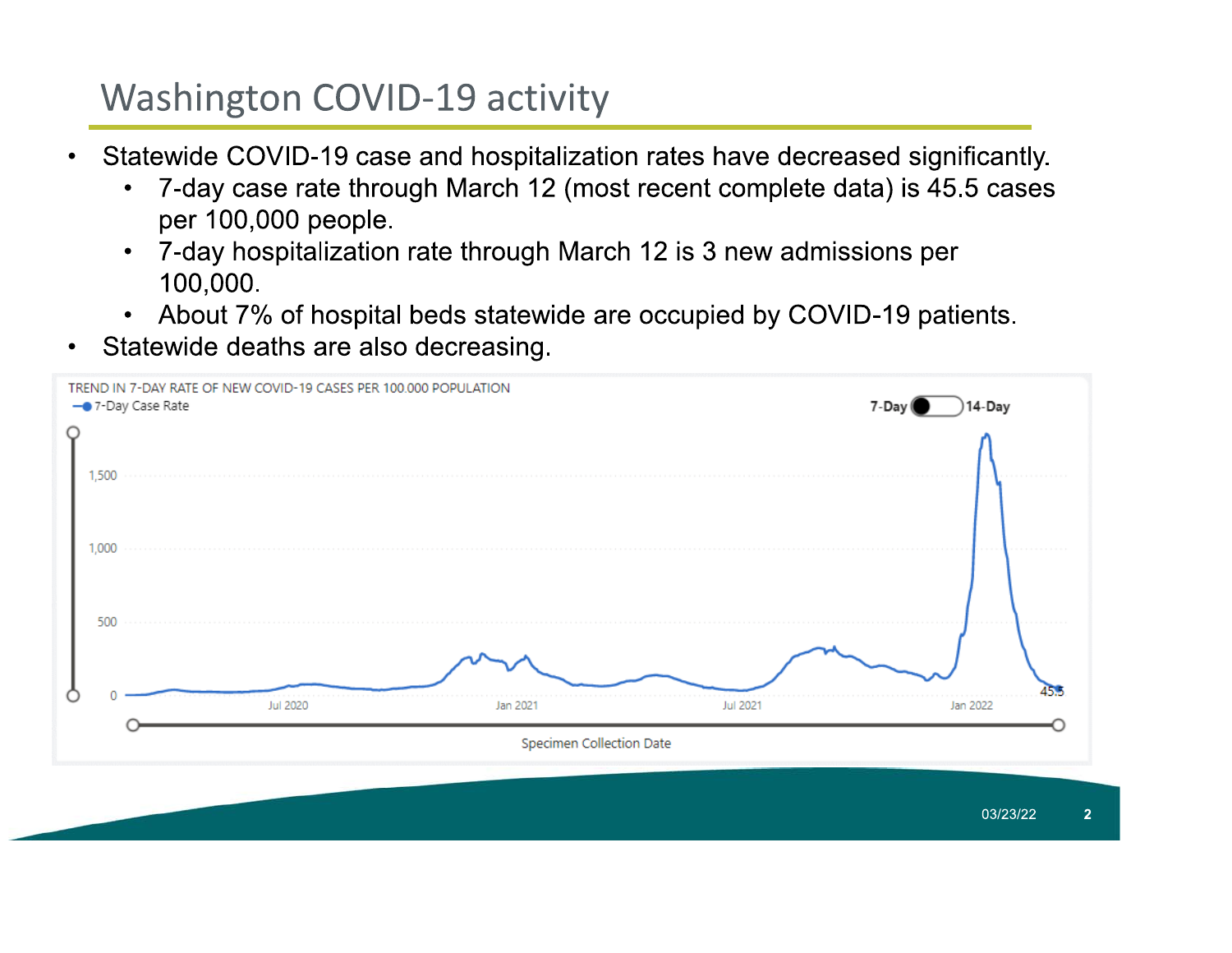# **Clark County COVID-19 activity**

- Clark County COVID-19 case and hospitalization rates have also decreased significantly.
	- 7-day case rate through March 12 (most recent complete data) is 28.6 cases per 100,000 people.
	- 7-day hospitalization rate through March 12 is 2.6 new admissions per  $\bullet$ 100,000.
	- About 7% of hospital beds and 6% of ICU beds are occupied by  $\bullet$ COVID-19 patients, as of Tuesday March 15.
- Deaths are also decreasing.

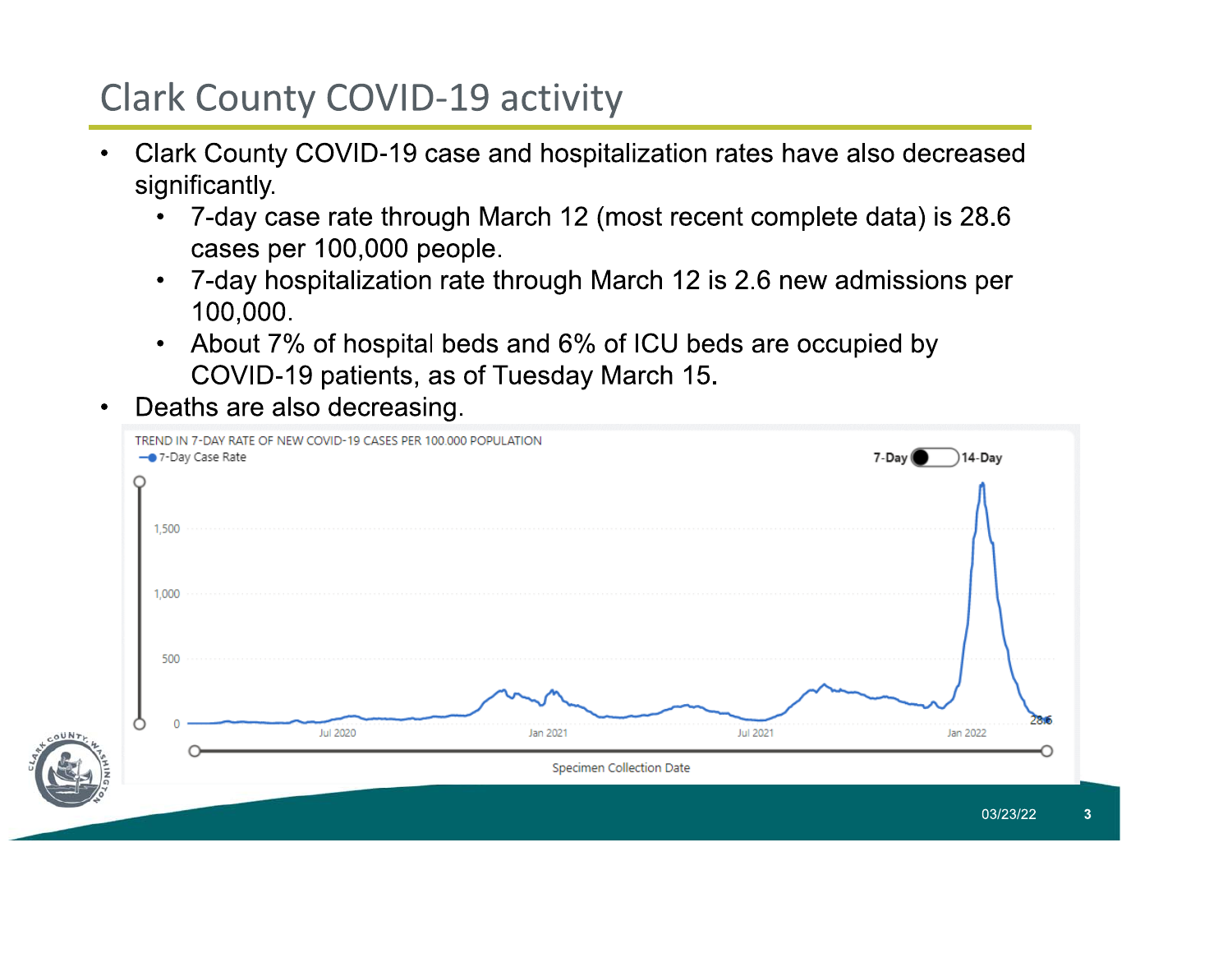# COVID-19 data

- Public Health's weekly COVID-19 updates have shown an increase in cases the last several weeks (as many as 1,200 cases in a week) but the case rate has been decreasing.
- State Department of Health (DOH) experienced reporting delays during the  $\bullet$ omicron surge.
	- State DOH is working through the backlog of cases and clearing them as resources allow.
	- Some cases recently added to our total may have occurred earlier.
- The COVID-19 case rate is the best indicator of current virus activity  $\bullet$ because it reflects the number of cases that occurred in a specific timeframe ( $\frac{7}{2}$  days or 14 days), based on when the test occurred  $-$  not when the case was reported publicly.
	- State DOH updates it data dashboard three times per week.
- State DOH also performs routine data cleanup to remove duplicates and  $\bullet$ match vaccination records with case records.





03/23/22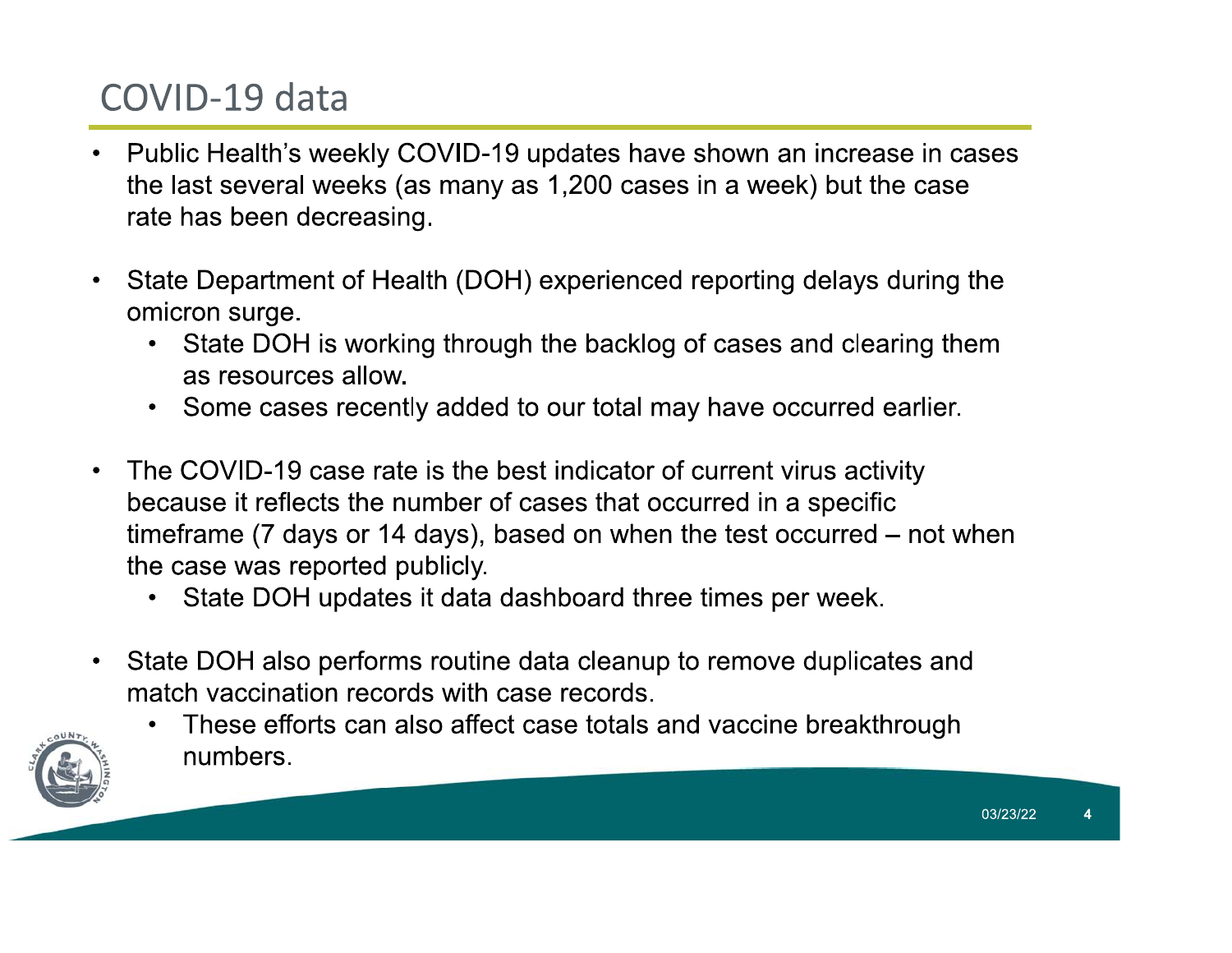#### Rates by vaccination status

- State DOH calculates case, hospitalization and death rates by vaccination status using the most recent complete data available.
	- Most recent report was issued March 2.
	- Future reports will include data on children 5-11 years old and booster doses.
- Data has consistently shown that case, hospitalization and death rates among all age groups are highest among people who are unvaccinated.

|               | Age group   Case rates<br>  (Jan. 26-Feb. 22) | <b>Hospitalization rate</b><br>(Jan. 19-Feb. 15) |
|---------------|-----------------------------------------------|--------------------------------------------------|
| $12-34$ years | 3 times higher in unvaccinated                | 5 times higher in unvaccinated                   |
|               | 35-64 years 3 times higher in unvaccinated    | 6 times higher in unvaccinated                   |
| $65+$ years   | 4 times higher in unvaccinated                | 7 times higher in unvaccinated                   |

• COVID-19 death rate among people 65 years and older is 7 times higher in the unvaccinated population than the fully vaccinated population (Jan. 5-Feb. 1).



03/23/22  $5<sub>5</sub>$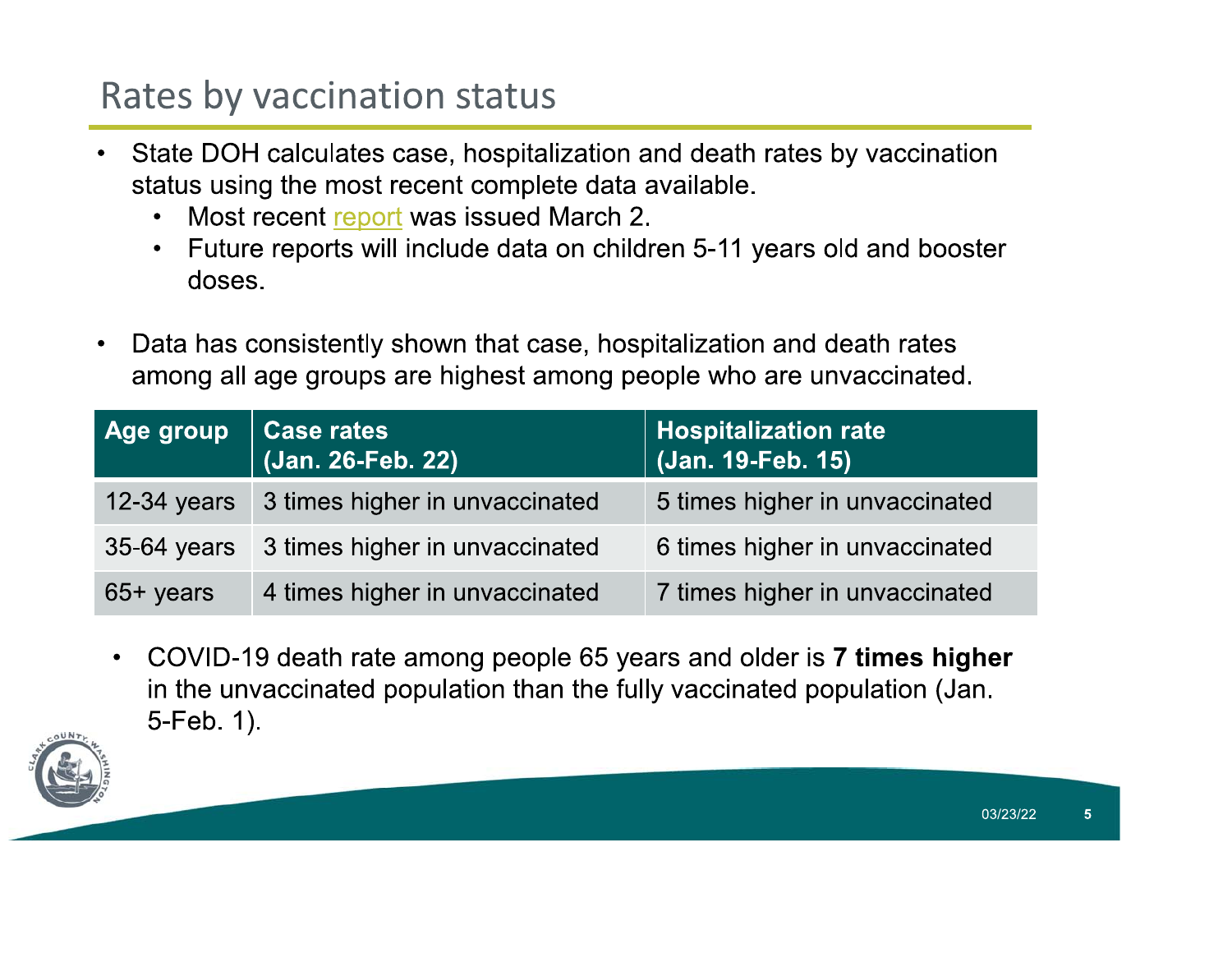- Omicron BA.2 subvariant is driving an increase in case numbers in the UK.  $\bullet$ 
	- Historically, the US has been a few weeks behind the UK with changing COVID-19 trends.
- In the US, the percentage of cases attributed to BA.2 is increasing, according  $\bullet$ to CDC.
	- For the week ending March 19, BA.2 accounted for 35% of cases.
	- That's up from 22% the previous week.
	- One month ago, BA.2 accounted for 4% of US cases.
- The percentage of cases attributed to BA.2 is also increasing in Washington,  $\bullet$ according to state DOH.
	- For the week ending March 5, BA.2 accounted for 9% of cases.
	- That's up from 6% the previous week.
	- Due to the time it takes to complete sequencing, the most recent time  $\bullet$ period is based on a very small number of sequenced cases and likely to be adjusted over time.

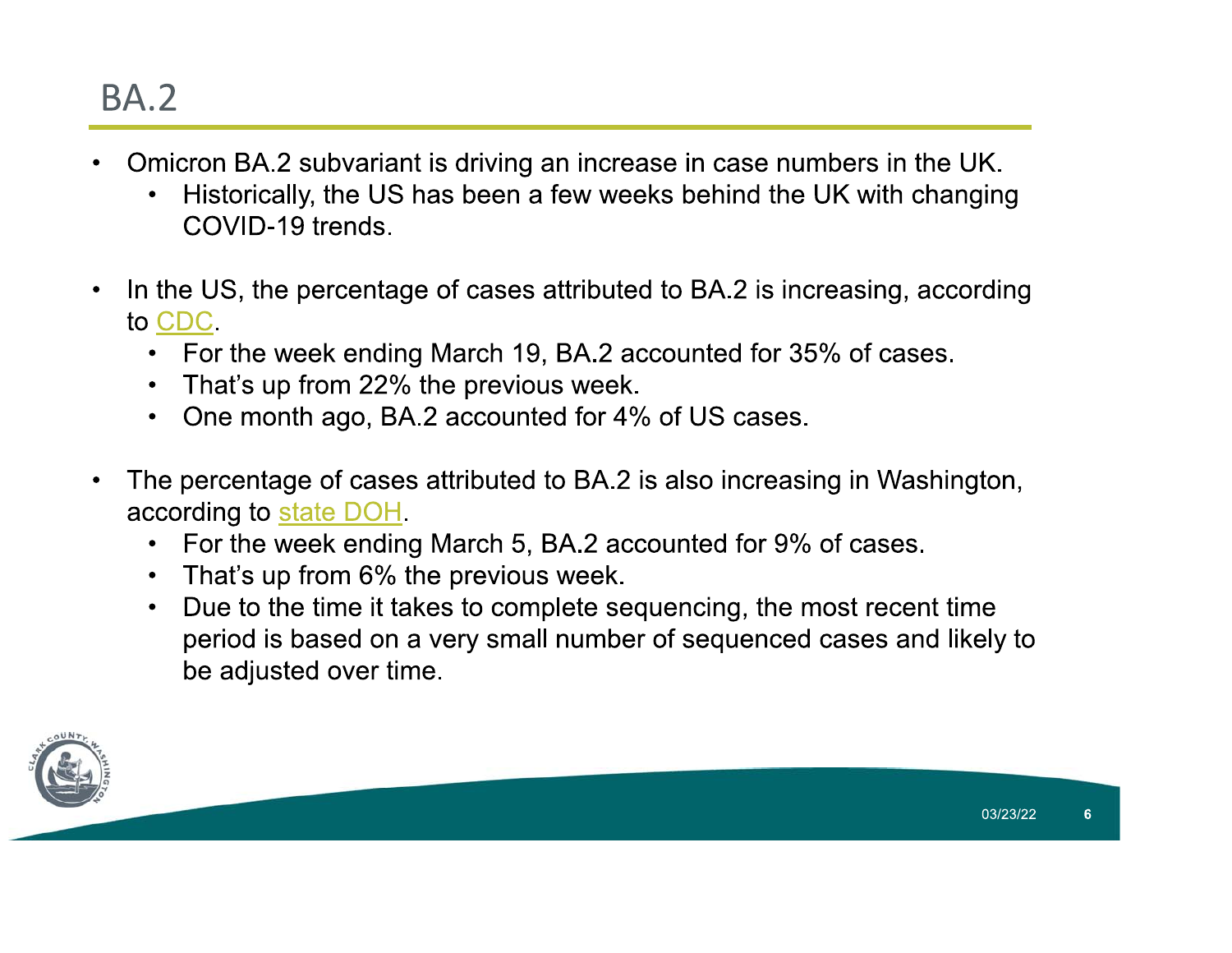#### **Washington COVID-19 vaccination**

- COVID-19 vaccination rates have slowed statewide and many people remain susceptible to COVID-19 infection.
	- 71% of people 5+ years are fully vaccinated statewide
	- 58% of fully vaccinated people 12+ years (2.7 million people) have received a booster statewide



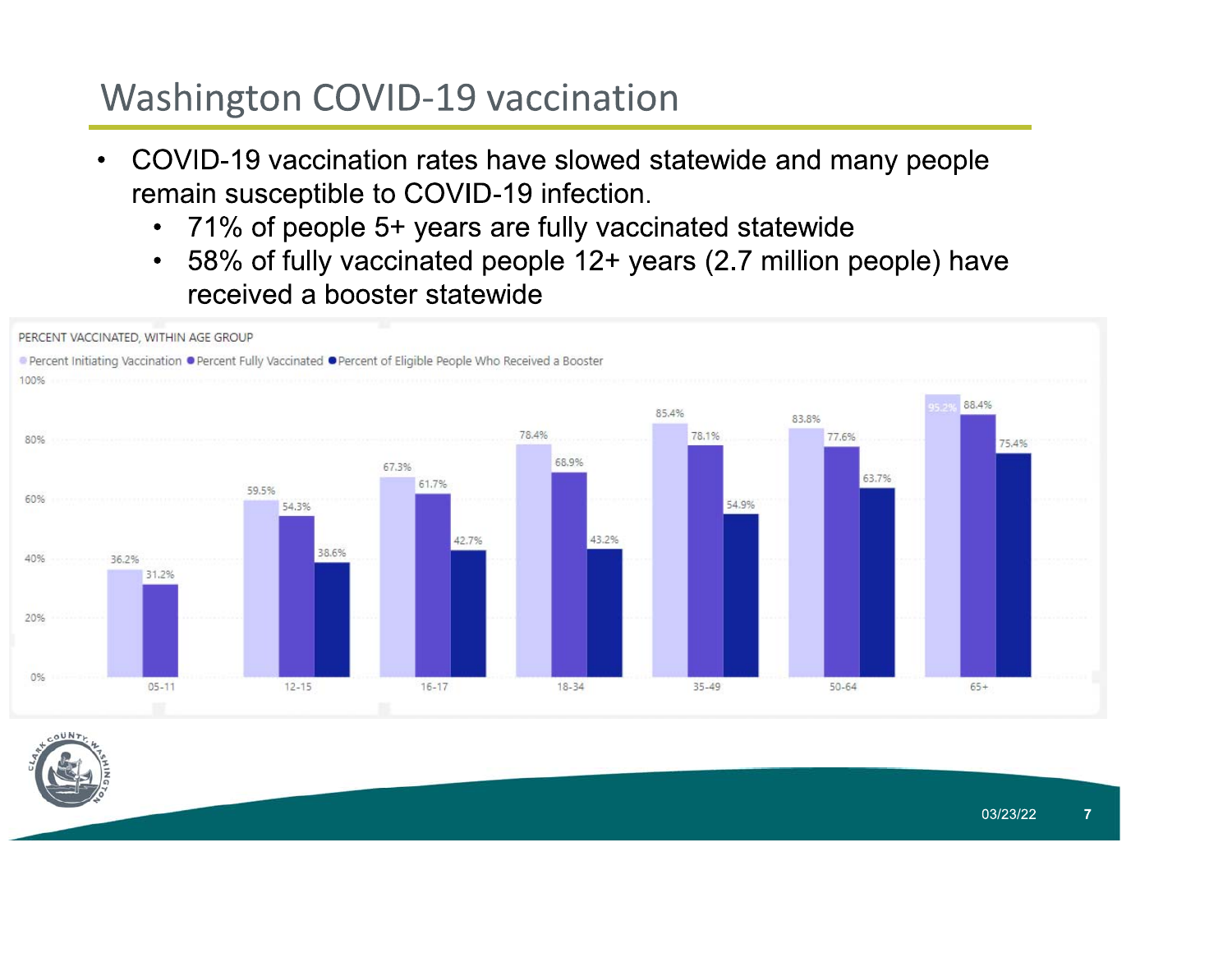## **Clark County COVID-19 vaccination**

- Vaccination rates have slowed in Clark County, with rates of  $\bullet$ vaccination and booster doses lower than statewide averages.
	- 65% of people 5+ years are fully vaccinated in Clark County
	- 56% of fully vaccinated people 12+ years (160,000 people) have  $\bullet$ received a booster in Clark County



PERCENT VACCINATED, WITHIN AGE GROUP

03/23/22 8